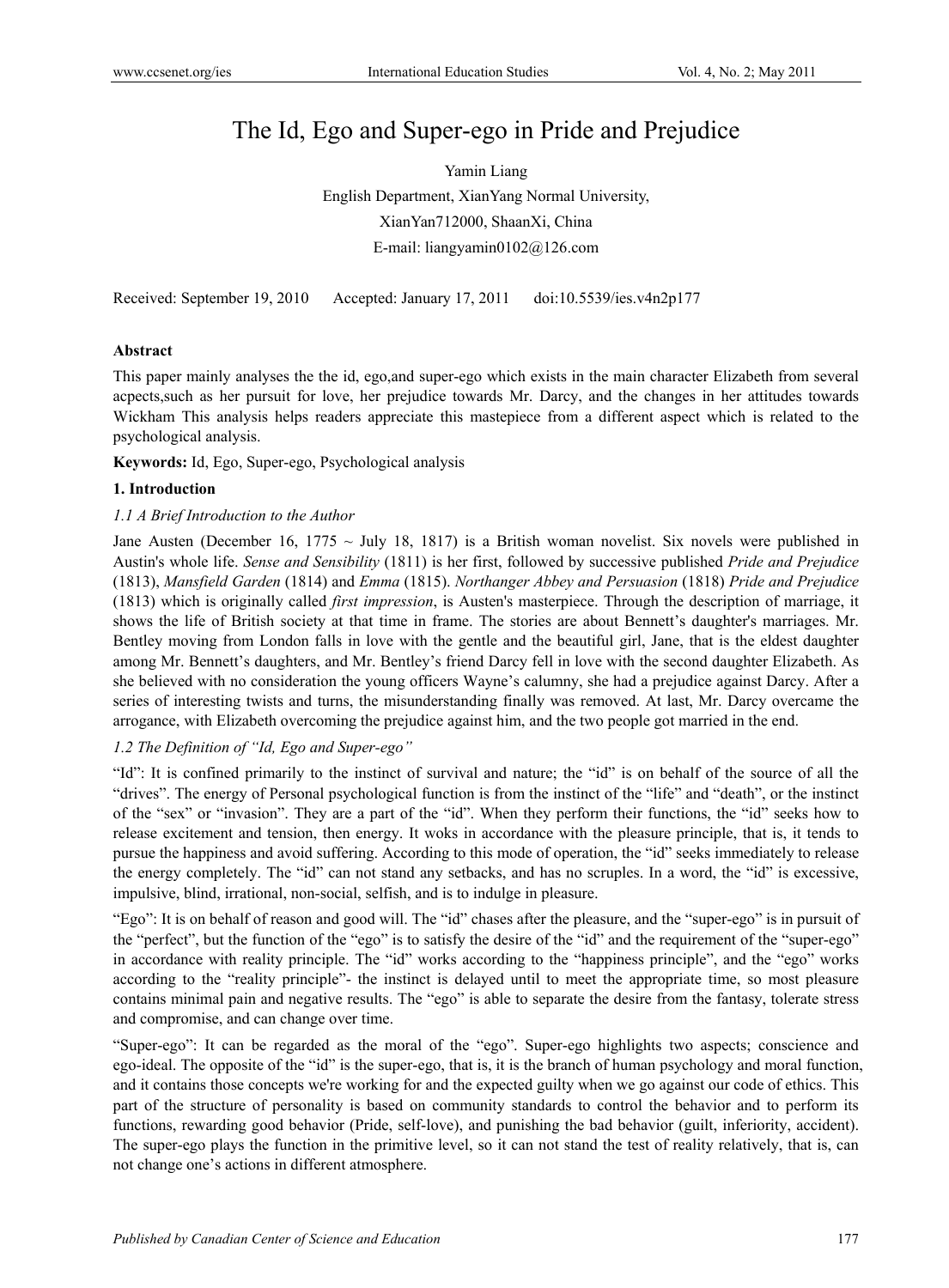## **2. The Expression of Elizabeth's "Id"**

## *2.1 The Background of the Family*

In the early twentieth century and the late nineteenth century, the United Kingdom's industry is still not very well-developed and agriculture and animal husbandry which accounts for the main location is overruled by the Aristocracy. In the poor class of the whole society, the vast number of people is suffering from a variety of class exploitation, particularly in the aspect of land-based. The majority of people due to the lack of land are being affected by cold and hunger, and the survivorship of the reality and the future are threatened seriously. In order to survive, in order to please the nobles, and letting the Aristocracy give them the right of life, in the card table, "Mr. Collins was employed in agreeing to every thing her Ladyship said, thanking her for every fish he won, and apologizing if he thought he won too many. Sir William did not say much. He was storing his memory with anecdotes and noble names." The survival is everyone's first choice, especially for the people that are the poor and lack of materials. In other words, the will to live has been ingrained in everyone's heart. The good personal qualities, the so-called rational understanding of things about the "id", the ego-ideal, ect, and the "super-ego" are nearly meaningless at this time, but the will to live about the "id" still impose everything on the "ego". Under the power of the "super-ego" at the same time, the "id" is so pitiful. In other words, the "id" is equivalent to the external environment, the "ego" equivalent to the rider, and the "super-ego" equivalent to the horse; so the rider has to choice the right direction by his rational ideas under the force of the "external environment and horse". The background information of the middle-class families of Long bourn, Elizabeth's family, is that there is no brother, with only five sisters, father and mother; the father has nearly  $\pounds$  2000 income only a year that is just enough to the family one year's expenditure, but "According to Will on the additional terms, this industry must be passed to male heirs, the Bennett's couple had no sons, so that the industry should be inherited by a distant relative." For this reason, the additional terms pushes the five sisters to the Abyss; and in this kind of background, in order to live, the only choice of the five sisters is marriage. Therefore, Elizabeth and her sisters finally choose the "bread", or choose a passage of romantic love, which let her get the achievement. At this time, the "id", the "ego" and the "super-ego" intertwine with each other in conflict and contradiction for the innocent woman that Elizabeth.

#### *2.2 The Need of the Survival of Elizabeth*

### 2.2.1 Her Pursuit for the Material

The survival instinct derives from pairs of material; and the survival of depression is from the society where is turbulent, and from the torture of the disease. However, the more important factor is depended on the means of subsistence. Elizabeth, who is born in the middle-class family which is located in the town called Long bourn, seems have not to worry about the problem of the survival, and in the future, she will have seemly good living condition. According to this point, her id has surpassed and gone directly. It shows that she can choose everything rationally, meanwhile, with the leading of the consciousness of the "super-ego", she can get her the achievement of "ego-ideal". However, according to the additional property terms, Elizabeth can not inherit the estate of the Bennett's and under the background of the society that is turbulent and dark , there is a serious problem about the survival in the future for lacking of material to her. In order to survive, the enough living materials are the essential and the safeguard to everyone. However, no one can give any right answer to the problem in the future .That is, it is Elizabeth that has the same boat with other people who are living in that kind of society, which is turbulent and governed by the Aristocracy. In a word, the story in this book shows that the living materials are so important in that time, so everyone is so eager to get it, but environment threats the survival of the people. In other words, it suppresses the "id". The wealth of experience and knowledge makes the "ego" going into the "super-ego". In this case, it makes the willingness to live, the ego-ideal, the conscience, and the love intertwine with the unconscious instinct of survival.

#### 2.2.2 The Sustenance of Her Spirit

"Source devoting much anxiety to seek a way of venting is due to the potential direct inhibitory effect of the fate of"[5], a depression in of the survival of people will have to find ways to release, but the way Elizabeth chooses is marriage, so that she can seek a greater spiritual sustenance, and make the pressure of the survival find a new way out in the future.

So in the future of extreme shortage of supplies, in order to survive, the only way out for Elizabeth is to get married, but this marriage is not only with emphasis on "physical needs" and "security needs". If so, Elizabeth's refusal to the Corserine priest's offer dose not seems to be reasonable in. She established the pursuit of the love at a higher level. That is said she has overcome the limitation of id and ego and gone directly in to the state of super-ego.

Therefore, Elizabeth can marry a husband who shares love with her in emotion and physically wealthy so that she do not take account of problem of "the survival", then the pent-up feeling of in such a life, she will have greatly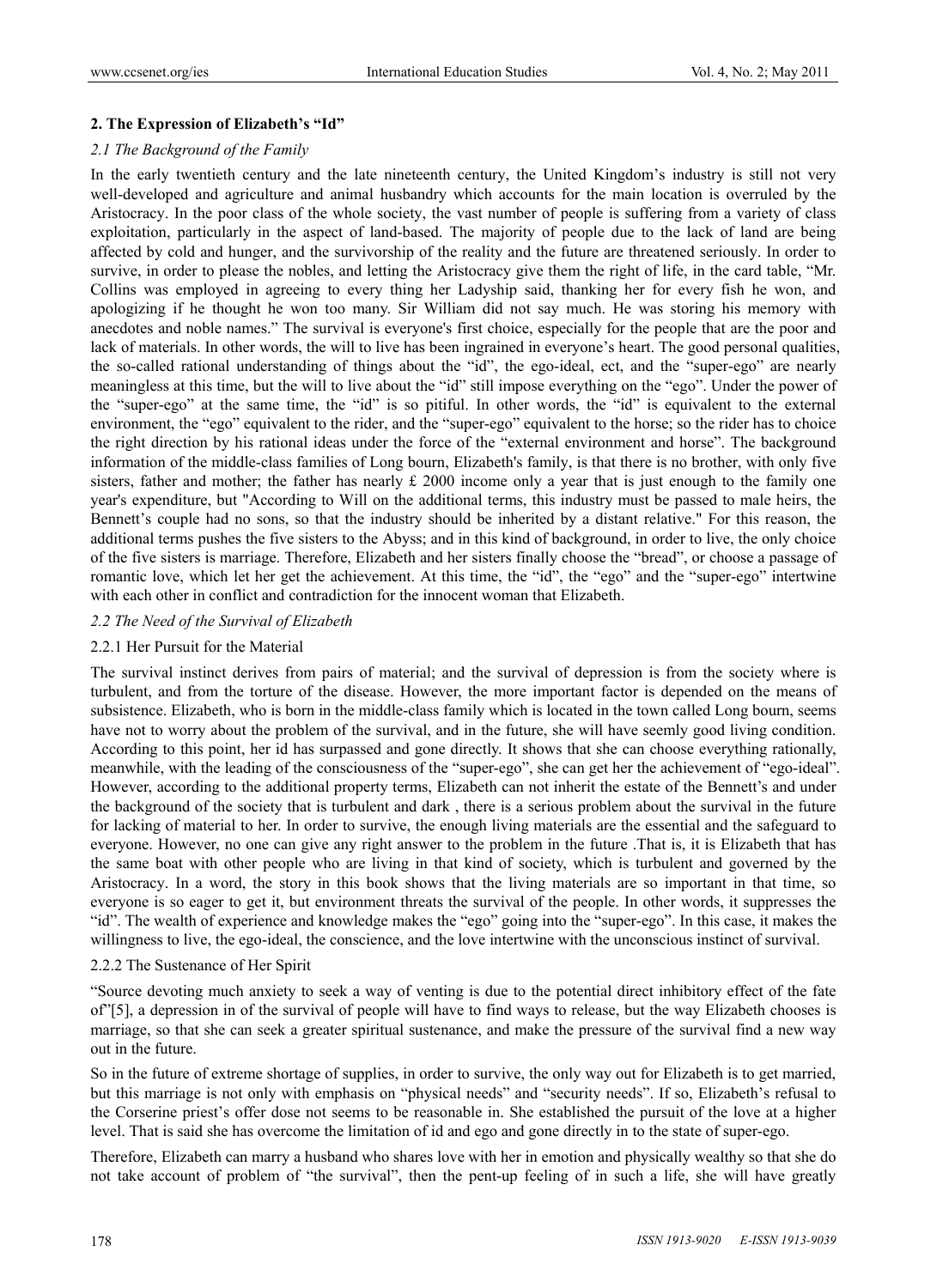sustenance, and finally the "physical needs" about the "id" will be resolved. Through the development of the story, Mr. Darcy is better served this kind of role in this story. As Elizabeth said:" I love him, he is not proud, I was wrong before, entirely wrong about him." So, this shows what Elizabeth chases after is the sustenance of the spirit.

Therefore, the instinct in the "id" is embodied vividly. The character is under pressure of id, with the id finding a new way out under the limitation of super-ego. This will make the three intertwined in the conflict and contrition. In addition to this, Elizabeth dose not accept the first offer of Mr. Darcy once again proved that in Elizabeth's consciousness, the desire to get the advanced needs is so strong. The judgment that Elizabeth makes to Mr. Darcy is true, completely coming from her own feelings, and will not be changed because of Mr. Darcy's property, his social status and the living materials. However, Darcy's disgust for her family and relatives anomies her when he proposed to her for the first time. Elizabeth thinks that Darcy is in fact to "violate her" "insult her", so that she can not go to make comprises, regardless of dignity and promise this marriage. In the subconscious of Elizabeth, the need to "love", the desire to the ultra-high aspirations once again makes the "id", the "ego", the "super-ego" intertwined with each other in the conflict and contradiction.

## **3. The Expression of Elizabeth's "Ego"**

## *3.1 Feelings of Frustration*

If external things make a person get hurt, he or she is bound to be afraid of the external things emotionally. Mr.Bingly who is born in aristocracy rents the Niger Longurn, which is the symbol of wealth. That is simply incredible for the poor. As Mrs. Bennett said:" my dear, Mr.Bennet, have heard that someone is going to rent Nether field park at last?" "Well, my dear, I hear that he's a very rich young man from the north of England. It seems he came to see Nether field on Monday and was so delighted with it that he arranged to rent it at once. Of course, it is the finest house in the area with the largest gardens. His servant will be here by the end of the week, and he will be arriving soon afterwards!" . The instinct of the survival that is in the "id", imposes the people to get close to the rich man, " if he picks one of our daughters as his wife, that is may be more than good". This kind of unconscious state drives people to convert it to a conscious one, so that in the first ball, the "ego" that is reflected in the unconscious state derives, Elizabeth, consciously who got close to Mr.Bingley's friend, Mr. Darcy. Kind nature makes Elizabeth politely invite Mr. Darcy who has 10,000 pound income a year, and is so handsome to dance. However, well-born Mr. Darcy's attitude humbles Elizabeth's feelings, making "the ego the ultra-stringent under the ethical standards of super-ego"; Making this kind nature be destroyed completely under the conscious state of super-ego that is full of love and ideal; Making the "id", "ego" and "super-ego" intertwine with each other again in conflict and contradiction. Elizabeth was hurt seriously at this time so that Elizabeth had a serious prejudice to Mr. Darcy. Kind-hearted nature of the "id" no longer believes that Mr. Darcy will be a good man. As she says: "I do not believe a word of it, my dear. If he had been so very agreeable, he would have talked to Mrs. Long. But I cangues how it was; every body says that he is ate up with pride, and I dare say he had heard somehow that Mrs. Long does not keep a carriage, and had come to the ball in a hack chaise". "The super-ego is also the vector of the ego ideal, the ego accesses itself according to the super-ego, trying its best to imitate the super-ego, and trying to make the super-ego satisfied with the requirement and make it be perfect". However, this kind of awareness of the ego ideal is obliterated instantly by kinds of factors of the external environment . But it does not show that the main character, Elizabeth, does not lose the ego of the good will of going on exploring the true love from then on, but merely a temporary suppression which is from the character Elizabeth's heart, and this kind of the temporary suppression will keep on driving Elizabeth to get longingly the consciousness of the super-ego which is "Care, respect, understanding". So, "We prefer to believe the pent up contents have a powerful force which can go upward strongly, and have the impulse of the consciousness of entering. Resistance can only be manifestation of the "ego" ,and it puts repression into practice at first, and now they still want to keep suppressed".Therefore, it makes the "ego" be reflected from the "id", and the super-ego involve in the "ego". These three factors interacting with each other make the protagonist Elizabeth have a depressing feeling, and make her struggle with herself constantly in her heart.

#### *3.2 Seeing through Lies*

"Super-ego imposes the most stringent ethical standards on the helpless ego, and under the menace of the super-ego, the ego is so pitiful." After the character Elizabeth is depressed emotionally, "the original desire is vented with in a way of anxiety ." The anxiety being from the "id" drives Elizabeth to seek a way out. That is to find another love or some way. This will make her own good heart strong since then, making the "ego" no longer bound up by super-ego, and then make the "ego" be understood, finally achieve the "super-ego" after being taken care of. In a number of factors, Elizabeth chooses empathy, and this instinctive sense of empathy comes from the unconscious state, so she was immediately attracted by the appearance of the officer Wickham coming from the self-defense groups. The cunning Wickham's and Elizabeth feel like old friends at the first sight. He pours out words in a steady flow in order to wash away his sin and slander Darcy. "that he or that any man should not be estimated beyond their deserts; but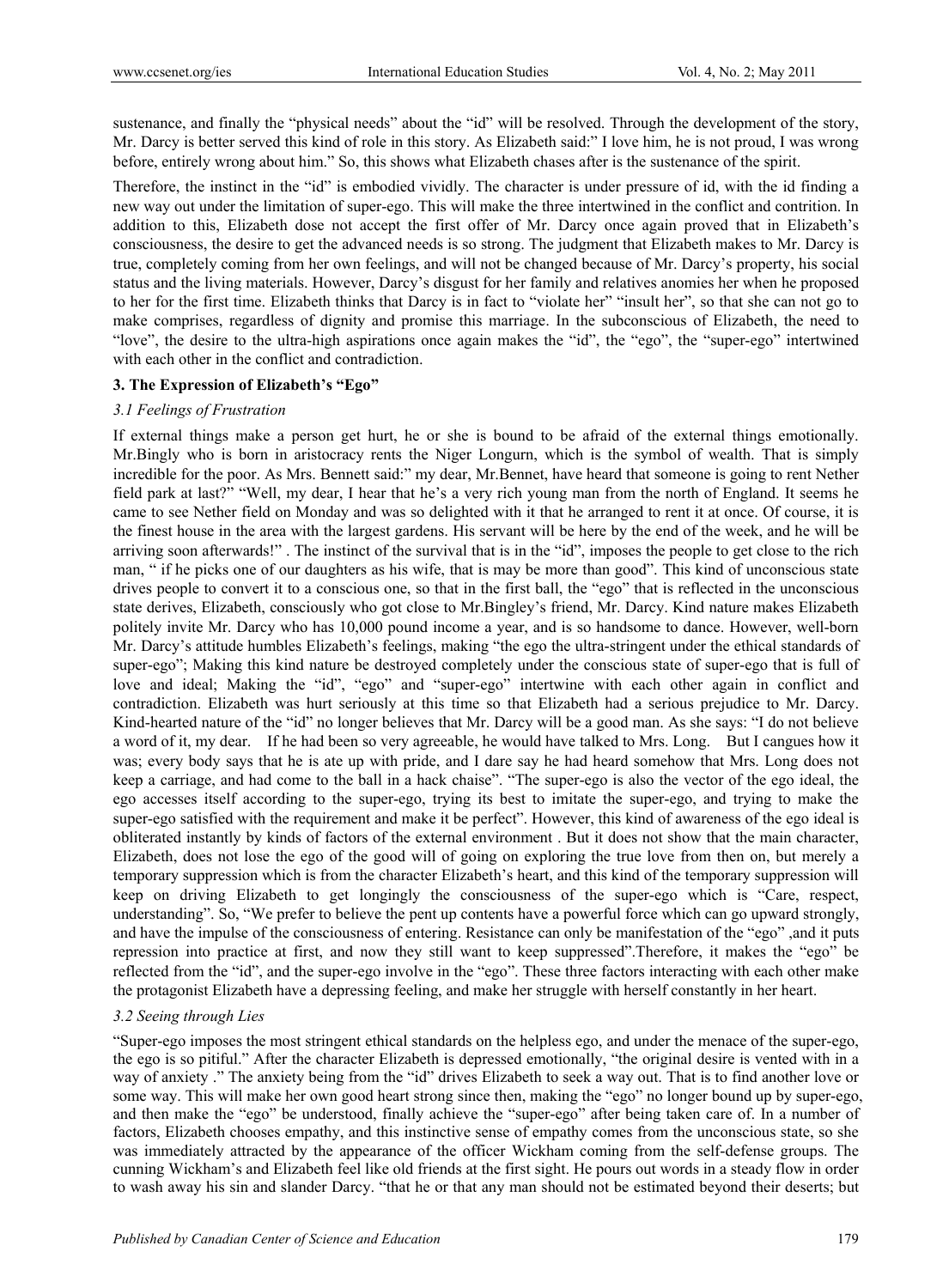with him I believe it does not often happen. The world is blinded by his fortune and consequence, or frightened by his high and imposing manners, and sees him only as he chases to be seen" and Elizabeth that is so clever, can't be aware what Wicham says is a complete lie. She is governed to totally by Wicham, so she is led by Wickham. Perhaps the self-repression allows Elizabeth to produce a super-emotional impulse, making her totally be. "Mr.Wickham in terms of character, the appearance, demeanor, the status, is far more than them." Her good quality, is deceived by the lies from outside. A temporary psychological care seems to have been obtained sustenance. Lie is a lie. After all, in Mr. Darcy's letter "of what he has particularly accused me, I am ignorant; but of the truth of what I shall relate, I can summon more than one witness of undoubted veracity. Mr. Wickham is the son of a very respectable man, who had for many years the management of all the Pemberley estates you may imagine what I felt and how I acted. Regard for my sister's credit and feelings prevented any public exposure, but I wrote to Mr. Wickham, who left the place immediately, and Mrs.Younge was of course removed from her charge. Mr. Wickham's chief object was unquestionably my sister's fortune, which is thirty thousand pounds; but I cannot help supposing that the hope of revenging himself on me was a strong inducement." Of course, after reading, the main character, Elizabeth can not trust it. With a good nature, she dose not know whom she can believe. At that moment, ego and super-ego once again intertwine with each other in conflict and contradiction. The ego forces Elizabeth to consciously testify what Mr.Darcy has said under the pressure of super-ego. The result is that all the lies Wicham says have been recognized. At this time, Elizabeth begins to realize, that, Mr. Darcy has been admiring her, but because of the compulsion of the consciousness of the "instinct", it makes "himself" get in trouble. As Freud said, "I succumbed to an overly strong desire to seek pleasure, and thus do some things against their conscience, and then my conscience punish me with a painful blame and let me feel shame of that this behavior shame." This is super-ego. In this case, Elizabeth began to judge Mr.Darcy again through her rational point of view. The "ego" has been relieved slightly at this time and it entered the super-ego state.

#### **4. The Expression of Elizabeth's "Super-ego"**

## *4.1 Accepting the Offer*

As the owner of the Pemberley that is a promise estate industry, Mr. Darcy wins the crowd's attention from the very beginning: his burly stature, the delicate features, and noble manners. Therefore, less than five minutes when he arrives at the scene, all the people have a legend of his annual income of ten thousand pounds. Gentlemen praise him for a man of striking, the ladies thinking he is more handsome than Mr.Bingley. People have been looking at him with eyes of love for almost half of the night. Such a gentleman who enjoyes popular confidence is naturally proud, and he is also eligible for pride. However, that is, such an elegant gentleman, because of the sexual impulses of the "id", and the rational analysis of the "ego", with the consciousness of the "super-ego", he designs to pour out love to Elizabeth. However the expression hurts Elizabeth's feelings and he is blamed by her. This have a sense of inferiority in front of his loved one, which result in fearing of love for being full of misgivings, afraid to let go in pursuit of true love.

Loving at first sight of Mr. Darcy, Elizabeth has a prejudice because of Darcy's arrogant attitude and it makes each other's emotion reach impasse. The realization of the ego-ideal is often driven by the "id", and is limited by the "super-ego". As Freud said, "the ego is driven by the id, and is constrained by the super-ego, and is excluded by the reality, for struggling for the economic task that is not completed, so that it can guide all kinds of power and influence to achieve harmony". [3] The character Elizabeth is in pursuit of love, "which is engaged in fierce struggle in her heart, and is finished although there are under the rapid sublimation effect and the agreement".[4] Super-consciousness, forces her re-evaluate this gentleman. Therefore, after realizing the lies of Wicham, the understanding to Mr.Darcy and the super-consciousness of the love to him take shape instantly, "if I love you little, we can talk more" "It is a coincidence, your answer always makes sense, I also understand the reason why this happens, and admit this answer", for this reason, Darcy's second suitor is accepted logically.

Elizabeth's family background is similar to Charlotte's family, her "physical needs" (survival needs) and the "security needs" should be the same as Charlotte that is urgent to be met. However, she has not thought simply marriage as sources of access to food, clothing and security. She was very seriously declined Collins's proposal of marriage, giving up a great opportunity to meet her "physical needs" and "security needs". This shows that, in Elizabeth's consciousness, her need for a rank level is different from the general one. Her concept of values is different from the other people's concept which is to tend to worship different substances, highlighting the need for higher levels which is the spiritual one. This has a very obvious noble nature: "people with such values will become martyrs for their pursuit of an ideal or value because they can give up everything".[6] Elizabeth rejects Darcy's marriage proposal for the first time. It once again proves that in her consciousness, how strongly the desire to meet the advanced needs is! The judgment that is to re-judge Darcy is entirely out of Elizabeth's own personal feeling. It will not be changed because of his property, the status of the material which can give her the satisfaction. When Darcy reveals a marriage proposal to her, he despises her relatives, the family' which, makes her very objectionable. Elizabeth thinks that Darcy is in fact to "violate" her, "insult" her. Her strong "self-esteem needs", which makes her